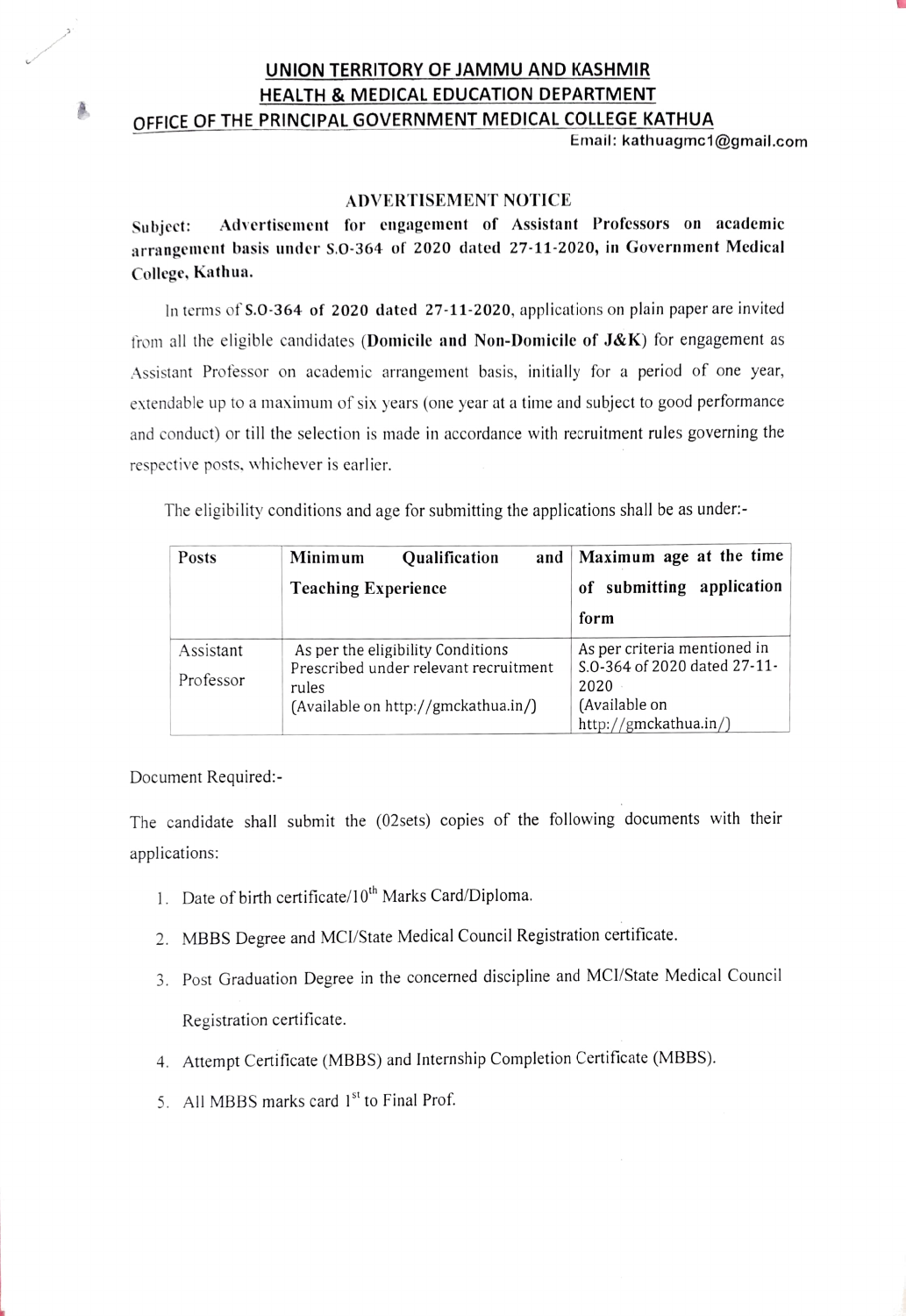# UNION TERRITORY OF JAMMU AND KASHMIR<br>HEALTH & MEDICAL EDUCATION DEPARTMENT OFFICE OF THE PRINCIPAL GOVERNMENT MEDICAL COLLEGE KATHUA

#### Email: kathuagme1@gmail.com

- 6. Experience certificate issued by the Competent Authority/Head of the Institution.
- 7. Professional publications, published in indexed/ national journals, as preseribed.
- $8.$  Affidavit duly attested from  $1st$  class Magistrate stating that doctor is not in active Govt. Services.
- 9. Category Certificate, if any.

 $\Gamma$ 

T0, Any other doument required as indicated in relovant recruitment rules (Availatblo on http://gmckathua.in/).

Note: It is the sole responsibility of the applicant that the documents attached with the application should be legible and properly arranged in a series as mentioned in the dvertisement notice. Illegible, dark washed out, misprinted documents and documents submitted after the last date of submission of applications shall not be considered for evaluation. All the documents submitted by the candidates should be selt attested and tagged in office files (02 sets). The Details of the posts are as under:

| S.No. | Department                                      | <b>Assistant Professor</b> |
|-------|-------------------------------------------------|----------------------------|
|       |                                                 | Vacancy                    |
|       | Radiotherapy                                    |                            |
|       | Radio diagnosis                                 |                            |
|       | . Oto-Rhino-Laryngology (ENT)                   |                            |
|       | Physical Medicine and Rehabilitation            |                            |
|       | The selection of the $\cdots$ if $x = e^{-x}$ . |                            |

The selection of the candidates for the advertised post shall be made by the Committee as per relevant recruitment rules (Available on http://gmckathua.in/). The selection criteria for the advertisement posts shall be as under:

| $\mathbf{1}$<br>$\mathbf{ii}$ | For Teaching Experience/Minimum<br>required service | 80 Points<br>(60 Points for Minimum required)<br>teaching experience and 05 Points for<br>every additional year, subject to a |
|-------------------------------|-----------------------------------------------------|-------------------------------------------------------------------------------------------------------------------------------|
|                               | For Research Publications                           | maximum of 20 Points)<br>20 Points<br>(05 Points for each publication in<br>indexed/national journal<br>accepted/published    |